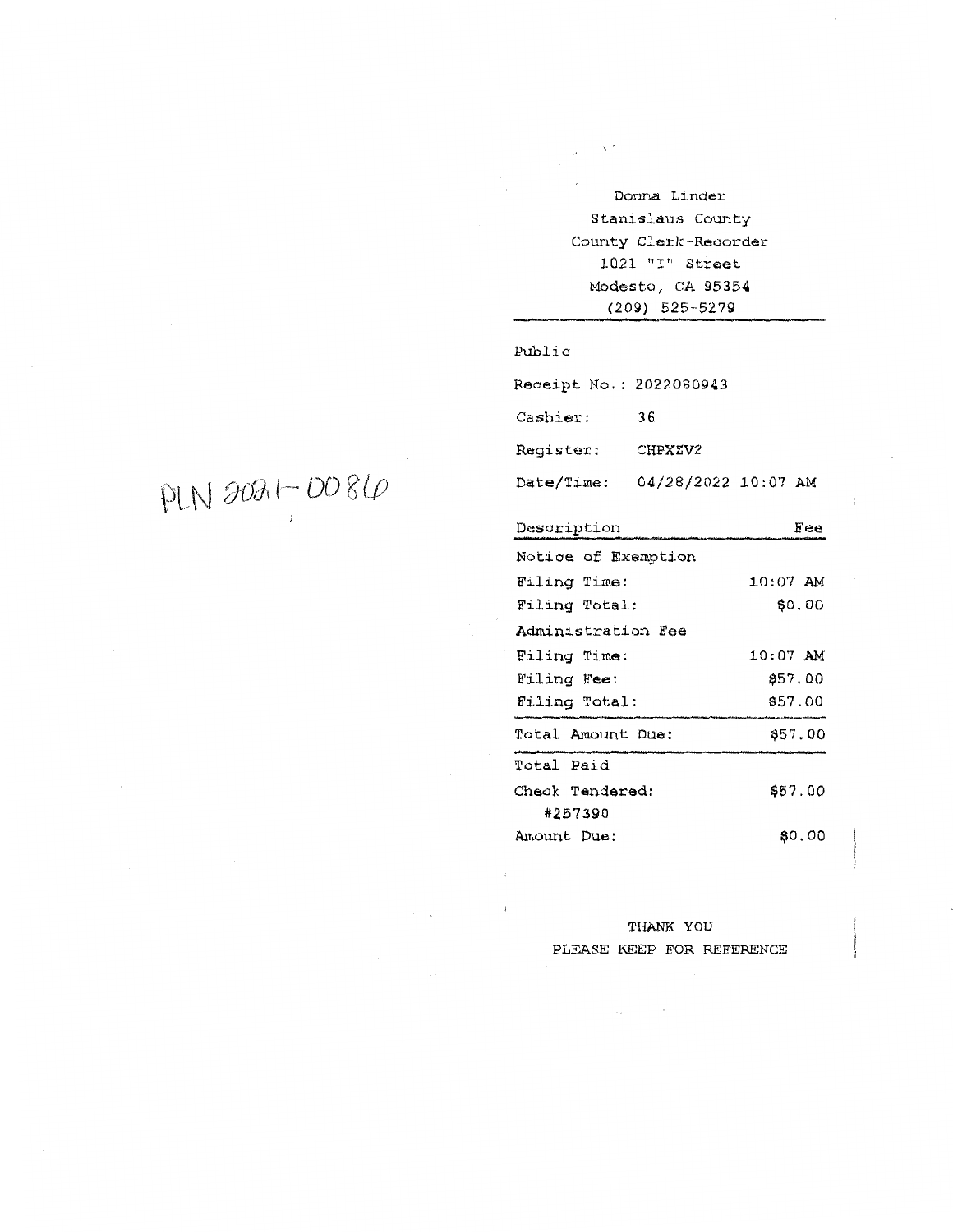**STANISLAUS COUNTY**  DEPARTMENT OF PLANNING AND COMMUNITY DEVELOPMENT 1010 10<sup>th</sup> Street, Suite 3400 Modesto, California 95354

# **50-2022-099**



 $By:$  General production

**Deputy Clerk** 

# **NOTICE OF EXEMPTION**

**Project Title: Parcel Map Application No. PLN2021-0086 - Onkar Builders, Inc.** 

**Applicant Information:** Onkar Builders, Inc., 212 Campus Way, Modesto, CA 95350, (209) 848-8075

**Project Location:** 3950 Collins Road, at the northeast corner of Collins and East Service Roads, in the Ceres area. Stanislaus County APN: 053-037-033.

**Description of Project:** Request to subdivide a 25,718± square-foot parcel into two parcels, 10,684± and 8,639± square feet in size, in the Rural Residential (R-A) zoning district.

**Name of Agency Approving Project:** Stanislaus County Planning Commission

**Lead Agency Contact Person:** Avleen K. Aujla, Assistant Planner

**Exempt Status:** (check one)

 $\Box$  Ministerial (Section 21080(b)(1); 15268);

Declared Emergency (Section 21080(b)(3); 15269(a));

**Emergency Project (Section 21080(b)(4); 15269(b)(c));** 

 $\Box$  Categorical Exemption. State type and section number:

 $\Box$  Statutory Exemptions. State code number:

 $\boxtimes$  Common Sense Exemption. 15061 (b)(3)

**Reasons why project is exempt:** The project is considered exempt per CEQA Guidelines Section 15061 (b)(3), Common Sense Exemption, because the proposed parcel split conforms with the minimum parcel size for residential parcels in the Low Density Residential Land Use and Rural Residential (R-A) zoning designation and because any development resulting from the proposed parcel split is subject to the uses allowed in the R-A zoning district.

1/28/2023 Dated <sup>I</sup> I

Kristih Dóud Deputy Director

**Telephone:** (209) 525-6330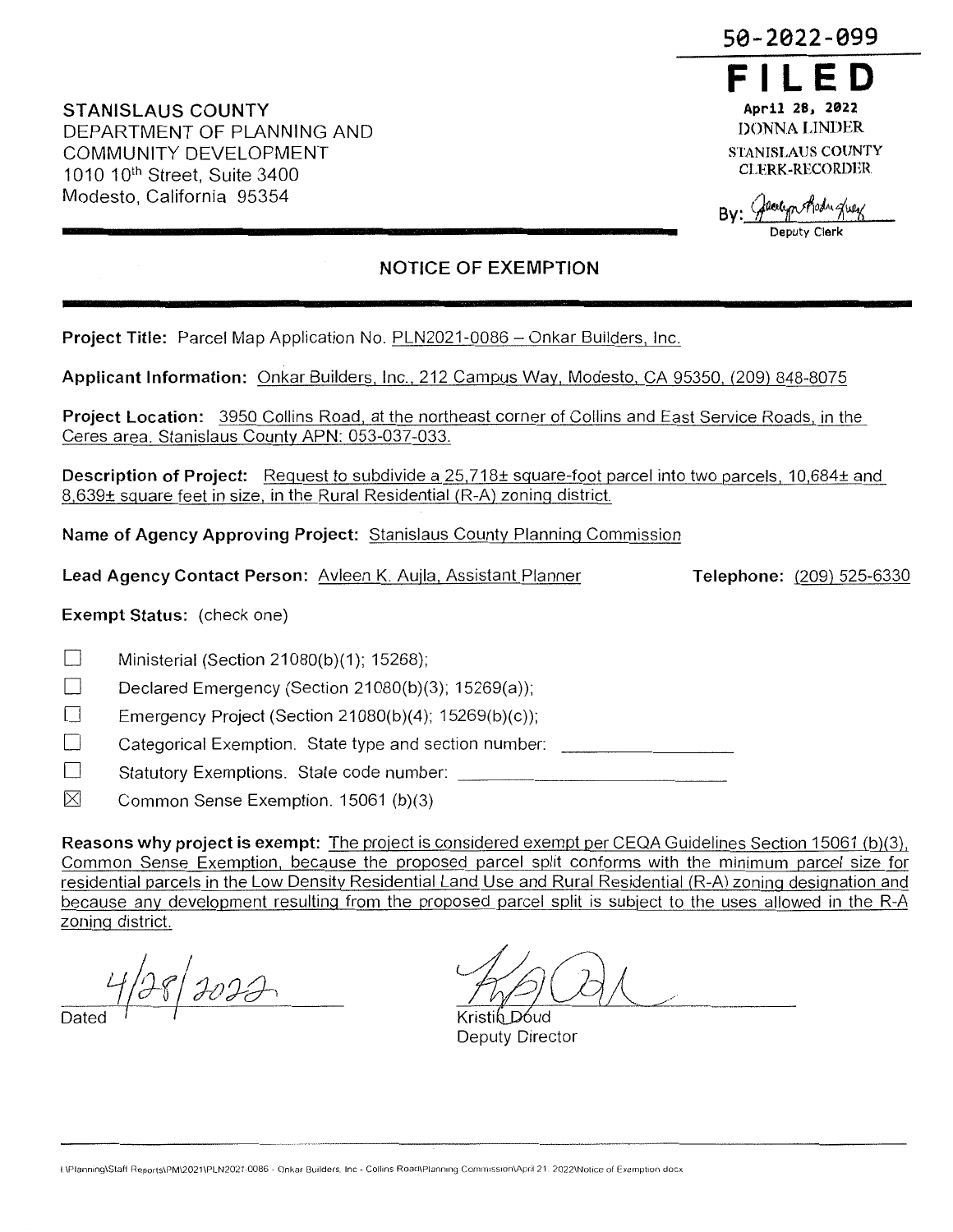| <b>CALIFORNIA</b> | Stat |
|-------------------|------|
|                   | 202  |
|                   | CA:  |
|                   |      |

te of California - Department of Fish and Wildlife **2022 ENVIRONMENTAL DOCUMENT FILING FEE SH RECEIPT** 

DFW 753.5a (REV. 01/01/22) Previously DFG 753.5a



50-04/28/2022-075

STATE CLEARINGHOUSE NUMBER (If applicable)

## **SEE INSTRUCTIONS ON REVERSE. TYPE OR PRINT CLEARLY.**

| <b>LEAD AGENCY</b>                    | <b>LEADAGENCY EMAIL</b> | <b>IDATE</b>           |
|---------------------------------------|-------------------------|------------------------|
| STANISLAUS COUNTY PLANNING COMMISSION |                         | 04/28/2022             |
| COUNTY/STATE AGENCY OF FILING         |                         | <b>DOCUMENT NUMBER</b> |
| <b>STANISLAUS COUNTY</b>              |                         | 50-2022-099            |

PROJECT TITLE

PARCEL MAP APPLICATION NO. PLN2021-0086 - ONKAR BUILDERS, INC.

| PROJECT APPLICANT NAME                                                             |                                                                            |                                         | <b>PROJECT APPLICANT EMAIL</b> |                | <b>PHONE NUMBER</b>     |  |
|------------------------------------------------------------------------------------|----------------------------------------------------------------------------|-----------------------------------------|--------------------------------|----------------|-------------------------|--|
| <b>ONKAR BUILDERS, INC.</b>                                                        |                                                                            |                                         |                                | (209) 848-8075 |                         |  |
| PROJECT APPLICANT ADDRESS                                                          |                                                                            | <b>CITY</b>                             | <b>STATE</b>                   | ZIP CODE       |                         |  |
| 212 CAMPUS WAY                                                                     |                                                                            | <b>MODESTO</b>                          | CA                             | 95350          |                         |  |
| <b>PROJECT APPLICANT</b> (Check appropriate box)                                   |                                                                            |                                         |                                |                |                         |  |
| Local Public Agency                                                                | <b>School District</b><br>П                                                | <b>Other Special District</b><br>П      | State Agency                   |                | <b>X</b> Private Entity |  |
| <b>CHECK APPLICABLE FEES:</b>                                                      |                                                                            |                                         |                                |                |                         |  |
| $\Box$ Environmental Impact Report (EIR)                                           |                                                                            |                                         |                                |                |                         |  |
| Mitigated/Negative Declaration (MND)(ND)<br>□                                      |                                                                            |                                         |                                |                | $$2,548.00$ $$$         |  |
| □                                                                                  | Certified Regulatory Program (CRP) document - payment due directly to CDFW |                                         |                                |                |                         |  |
|                                                                                    |                                                                            |                                         |                                |                |                         |  |
| Exempt from fee<br>⊠                                                               |                                                                            |                                         |                                |                |                         |  |
| <b>图 Notice of Exemption (attach)</b>                                              |                                                                            |                                         |                                |                |                         |  |
| CDFW No Effect Determination (attach)                                              |                                                                            |                                         |                                |                |                         |  |
| $\Box$ Fee previously paid (attach previously issued cash receipt copy)            |                                                                            |                                         |                                |                |                         |  |
| Water Right Application or Petition Fee (State Water Resources Control Board only) |                                                                            |                                         |                                |                |                         |  |
| County documentary handling fee<br>×                                               |                                                                            |                                         | 850.00 $\sqrt[5]{\ }$<br>\$    |                | 57.00                   |  |
| $\Box$ Other                                                                       |                                                                            |                                         | \$<br>\$                       |                |                         |  |
| <b>PAYMENT METHOD:</b>                                                             |                                                                            |                                         |                                |                |                         |  |
| $\Box$ Cash<br>$\Box$ Credit                                                       | Other CHECK #257390<br><b>図 Check</b>                                      |                                         | <b>TOTAL RECEIVED</b><br>S     |                | 57.00                   |  |
|                                                                                    |                                                                            |                                         |                                |                |                         |  |
| <b>SIGNATURE</b>                                                                   |                                                                            | AGENCY OF FILING PRINTED NAME AND TITLE |                                |                |                         |  |
| X Gentyn Archighey                                                                 |                                                                            | Jocelyn Rodriguez Deputy Clerk          |                                |                |                         |  |
|                                                                                    |                                                                            |                                         |                                |                |                         |  |